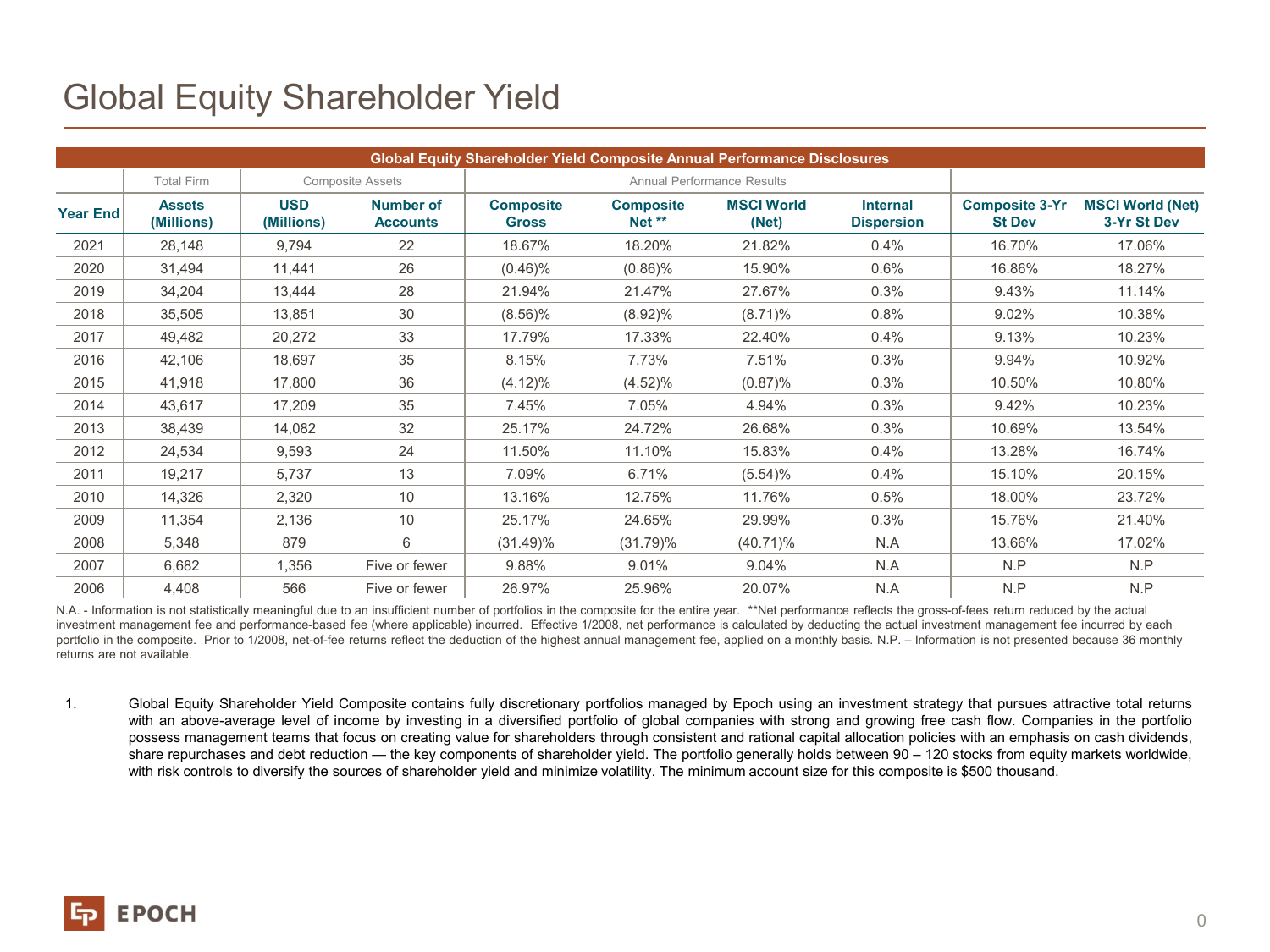## Global Equity Shareholder Yield

- 2. For comparison purposes, the composite is measured against the MSCI World (Net) Index. [Net total return indices reinvest dividends after the deduction of withholding taxes, using (for international indices) a tax rate applicable to non-resident institutional investors who do not benefit from double taxation treaties]. Effective July 1, 2009, the benchmark was changed from the S&P Developed BMI Index to the MSCI World (Net) Index because it is more representative of the composite's investment strategy. This change has been applied retroactively. [Prior to October 1, 2008, the index was known as the S&P/Citigroup BMI World Index].
- 3. Epoch Investment Partners, Inc. claims compliance with the Global Investment Performance Standards (GIPS®) and has prepared and presented this report in compliance with the GIPS standards. Epoch Investment Partners, Inc. has been independently verified for the periods June 21, 2004 through December 31, 2021. A firm that claims compliance with the GIPS standards must establish policies and procedures for complying with all the applicable requirements of the GIPS standards. Verification provides assurance on whether the firm's policies and procedures related to composite and pooled fund maintenance, as well as the calculation, presentation, and distribution of performance, have been designed in compliance with the GIPS standards and have been implemented on a firm-wide basis. Verification does not provide assurance on the accuracy of any specific performance report. The Global Equity Shareholder Yield Composite has had a performance examination for the periods January 1, 2006 through March 31, 2019. The verification and performance examination reports are available upon request.
- 4. Epoch Investment Partners, Inc. ("Epoch") is a wholly owned subsidiary of The Toronto Dominion Bank. Epoch became a registered investment adviser under the Investment Advisers Act of 1940 in June 2004. On December 31, 2021, TDAM USA Inc. ("TDAM USA") was merged with and into Epoch resulting in clients of TDAM USA becoming clients of Epoch.
- 5. Policies for valuing investments, calculating performance, and preparing GIPS Reports are available upon request.
- 6. Results are based on fully discretionary accounts under management, including those accounts no longer with the firm.
- 7. Effective January 1, 2008, our significant cash flow policy has been removed. This policy amendment will not be applied retroactively. Effective January 1, 2006, our significant cash flow policy had been redefined as in excess of 25% of the portfolio market value. Prior to January 1, 2006, composite policy required the temporary removal of any portfolio incurring a client initiated significant cash inflow or outflow of 10% or greater of portfolio market value. This policy was not applied to the advised Epoch mutual funds, if applicable. Additional information regarding the treatment of significant cash flows is available upon request.
- 8. Valuations are computed and performance is reported in U.S. dollars. Returns are presented gross and net of management fees and include the reinvestment of all income. Gross-of-fees returns are presented before management fees but after all trading expenses. Net performance reflects the gross-of-fees return reduced by the actual investment management fee and performance-based fee (where applicable) incurred. Effective 1/2008, net performance is calculated by deducting the actual investment management fee incurred by each portfolio in the composite. Prior to 1/2008, net-of-fee returns reflect the deduction of the highest annual management fee, applied on a monthly basis. Returns include the effect of foreign currency exchange rates. Composite and benchmark (international indices) returns are presented net of non-reclaimable withholding taxes.
- 9. Internal dispersion is calculated using an asset-weighted standard deviation of annual gross returns of those accounts that were included in the composite for the entire year. Internal dispersion figures that are not meaningful due to the limited number of accounts in the composite are annotated by N/A. The three-year annualized standard deviation measures the variability of the composite gross returns and the benchmark returns over the preceding 36-month period.